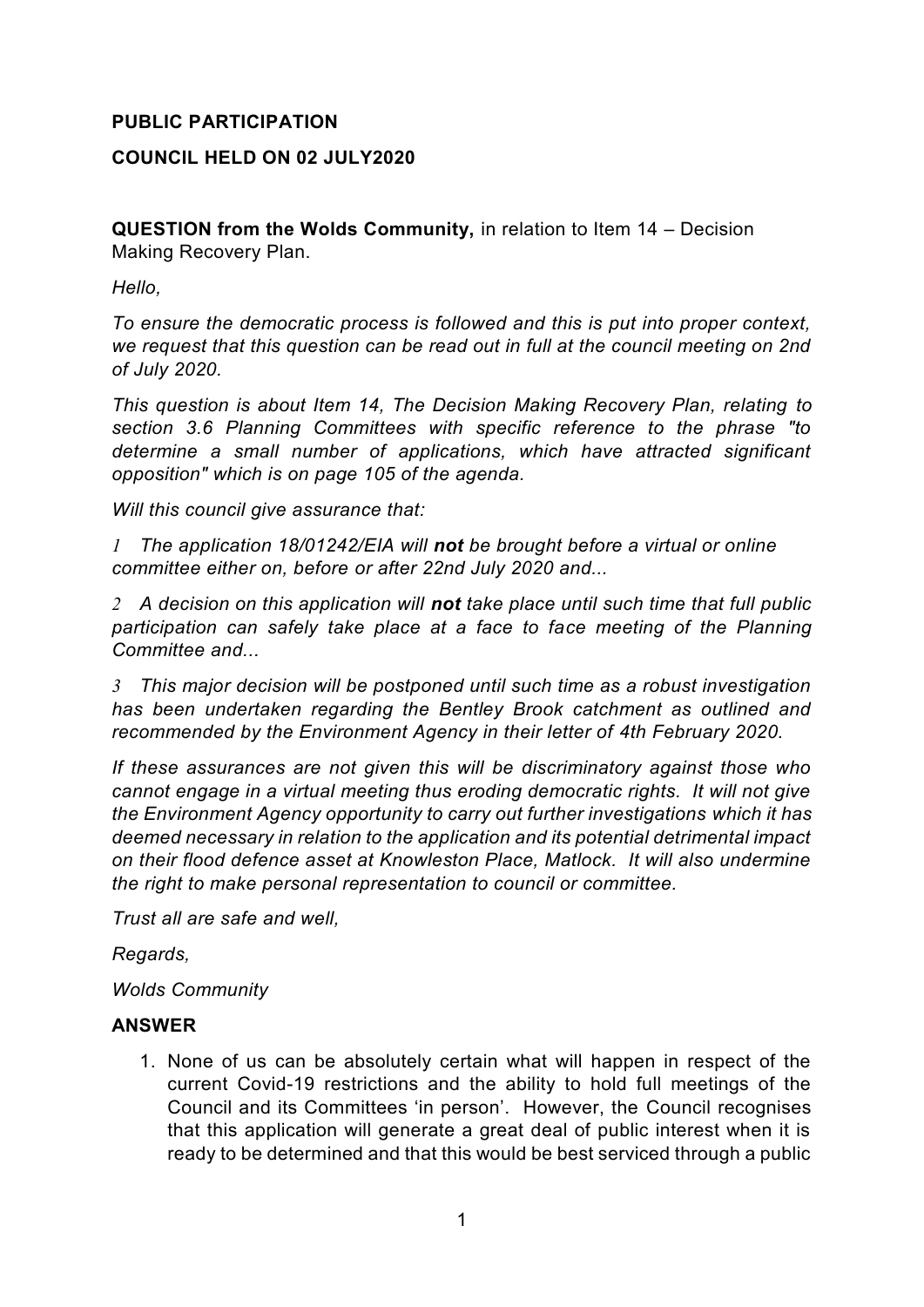meeting of the Planning Committee. It is not the intention of the Council to bring this application before a virtual meeting of the Planning Committee.

- 2. As per the answer to question 1, the Council recognises that the amount of public interest in this planning application will require robust public participation. Whilst none of us can guarantee the future in relation to Covid-19 restrictions it is the intention of the Council to enable this through a face to face meeting of the Planning Committee if possible.
- 3. The applicant has been asked to undertake analysis on the impacts of the development on the Bentley Brook catchment and this will be made available to the Environment Agency and the Lead Local Flood Authority prior to the application being considered by Committee. Those agencies' opinions on the adequacy or otherwise of the assessment will form part of the officer's report and will be considered by the Planning Committee.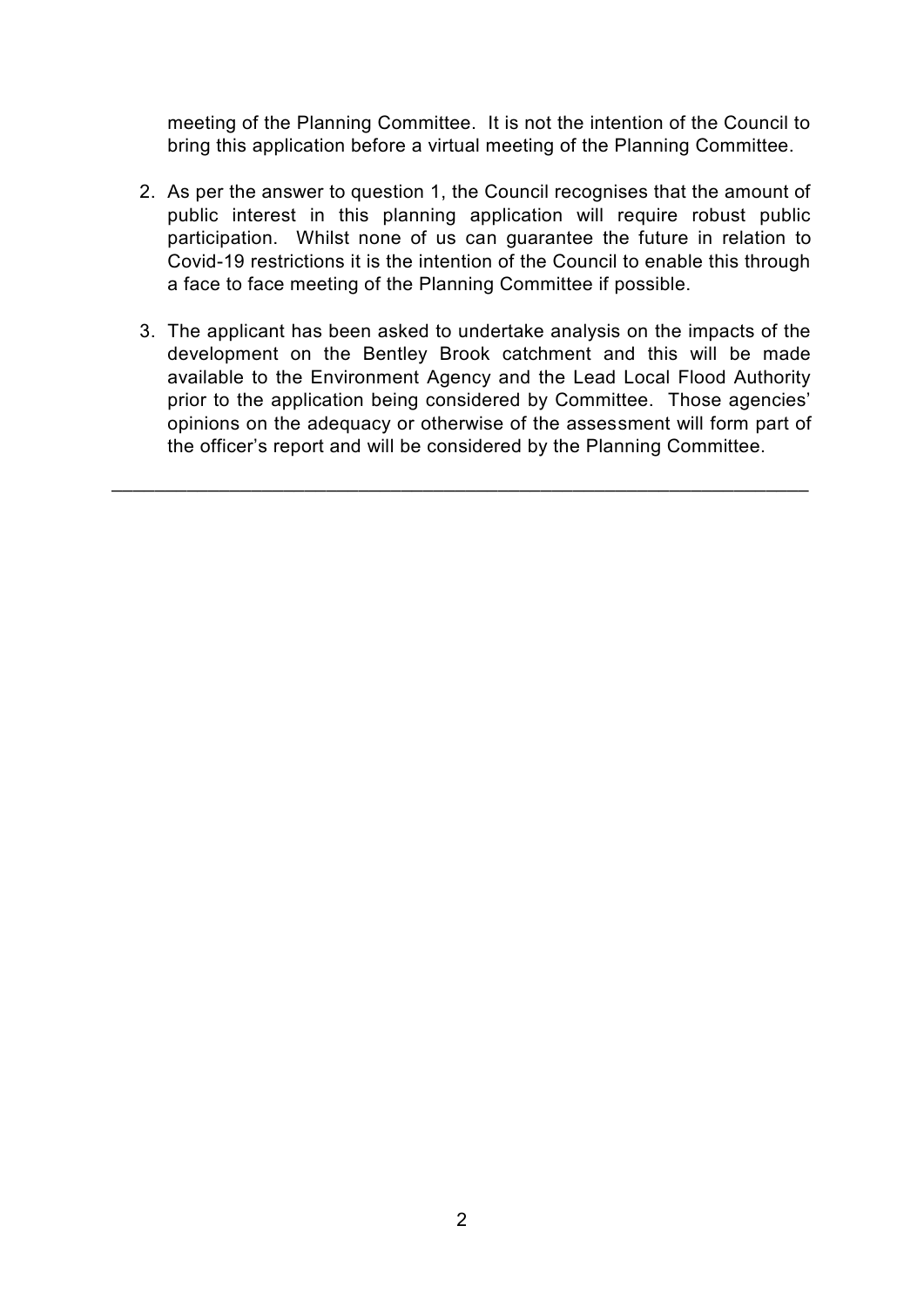# **QUESTION from Ms Lynn Irving on behalf of Hathersage Rewilding Group,**

on the conservation and biodiversity of green spaces with the District.

*"The Hathersage Rewilding Group is working with the Parish Council to conserve and enhance biodiversity within our green spaces. Therefore we were pleased to note from the minutes of the January meeting (item 270/19)) that the District Council is working with the County Council with regard to the mowing of verges and the possible creation of 'wildlife corridors'.* 

*In item 271/19, members also discussed a motion to trial an alternative to the pesticide glyphosate and agreed to refer the motion to the Community & Environment Committee for a detailed report. We are very concerned about the use of glyphosate, which is "probably carcinogenic to humans" (World Health Organisation), and which has also been shown to be harmful to wildlife such as amphibians, bees and other invertebrates. My question is: "When can we expect the proposed report to be completed and any recommendations referred back to full Council for a decision to be made?"*

### *Lynne Irving*

*(On behalf of Hathersage Rewilding Group)*

## **ANSWER**

The Council has responded to the concerns surrounding the use of glyphosate by significantly reducing its use by our Clean & Green team. It is now only used in certain situations by staff wearing the appropriate Personal Protective Equipment and with no members of the public present.

Although the Council's weed spraying contractor is still using glyphosate, discussions are underway to consider a suitable alternative. We are currently in year 2 or of a 3 year contract.

Our Clean & Green team have continued to trail and review alternative treatments and we remain committed to finding a suitable alternative. At this present time, there are two products currently being assessed and two more arriving this month. A report on this matter will be presented to Members in September.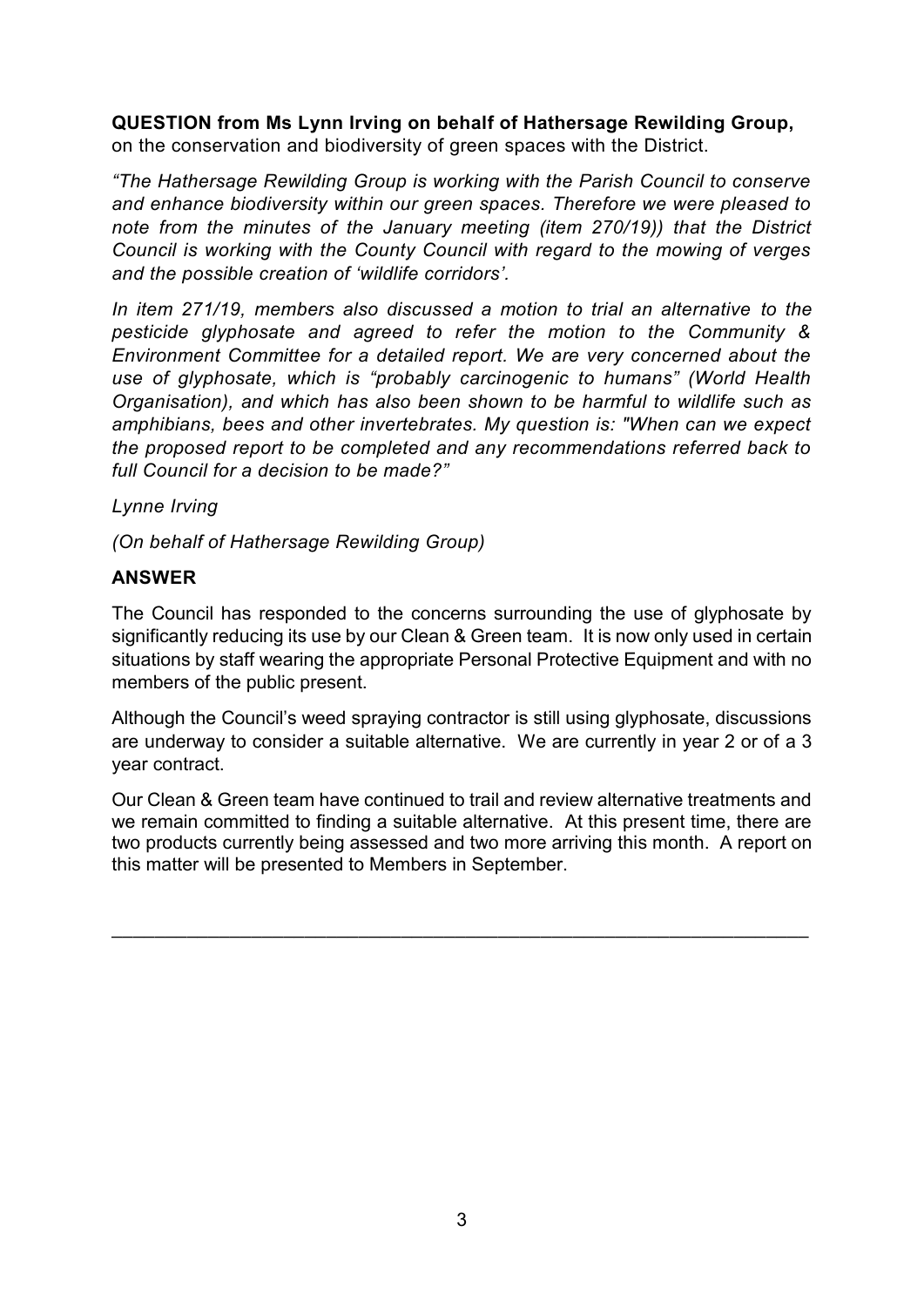**QUESTION from Ms Hilary Hart a Grindleford resident,** on the use of pesticides.

*"Why? Why is the outdated and dangerous practice of spraying Roundup continuing against the wishes of the local residents who have to suffer the immediate effects of it (along with the danger to their pets)? Grindleford was subjected to this on June 25th. Many residents are deeply concerned.*

*A brief synopsis for your information, in case the wider world has eluded the District Council's notice: Roundup is banned in the EU and this was the 2019 US ruling:*

*Juries in three U.S. lawsuits in the last year have ruled that Monsanto's glyphosate-based Roundup herbicide caused or significantly contributed to the onset of non-Hodgkin's lymphoma, a life-threatening immune system cancer. Over US\$2-billion has been awarded in damages to four victims, and over 13,000 other lawsuits are now pending.*

*Particularly in National Parks, we are the guardians of our unique countryside heritage and in the Peak District we are encouraging wild flower verges, along with other beneficial wildlife and insect biodiversity. Your authorisation of the continuing use of Roundup liquidates any possibility of this.* 

*From a nationwide view, Roundup is proven to kill bees. Without these there will be no future.*

*This is not a party political matter; it's a grave environmental concern for all of us. Please be good enough to explain just how your Council came to such a dangerous, inappropriate and ill-informed decision."*

*Yours sincerely,*

*Hilary Hart*

## **ANSWER**

The Council has responded to the concerns surrounding the use of glyphosate by significantly reducing its use by our Clean & Green team. It is now only used in certain situations by staff wearing the appropriate Personal Protective Equipment and with no members of the public present.

Although the Council's weed spraying contractor is still using glyphosate, discussions are underway to consider a suitable alternative. We are currently in year 2 or of a 3 year contract.

Our Clean & Green team have continued to trail and review alternative treatments and we remain committed to finding a suitable alternative. At this present time, there are two products currently being assessed and two more arriving this month. A report on this matter will be presented to Members in September.